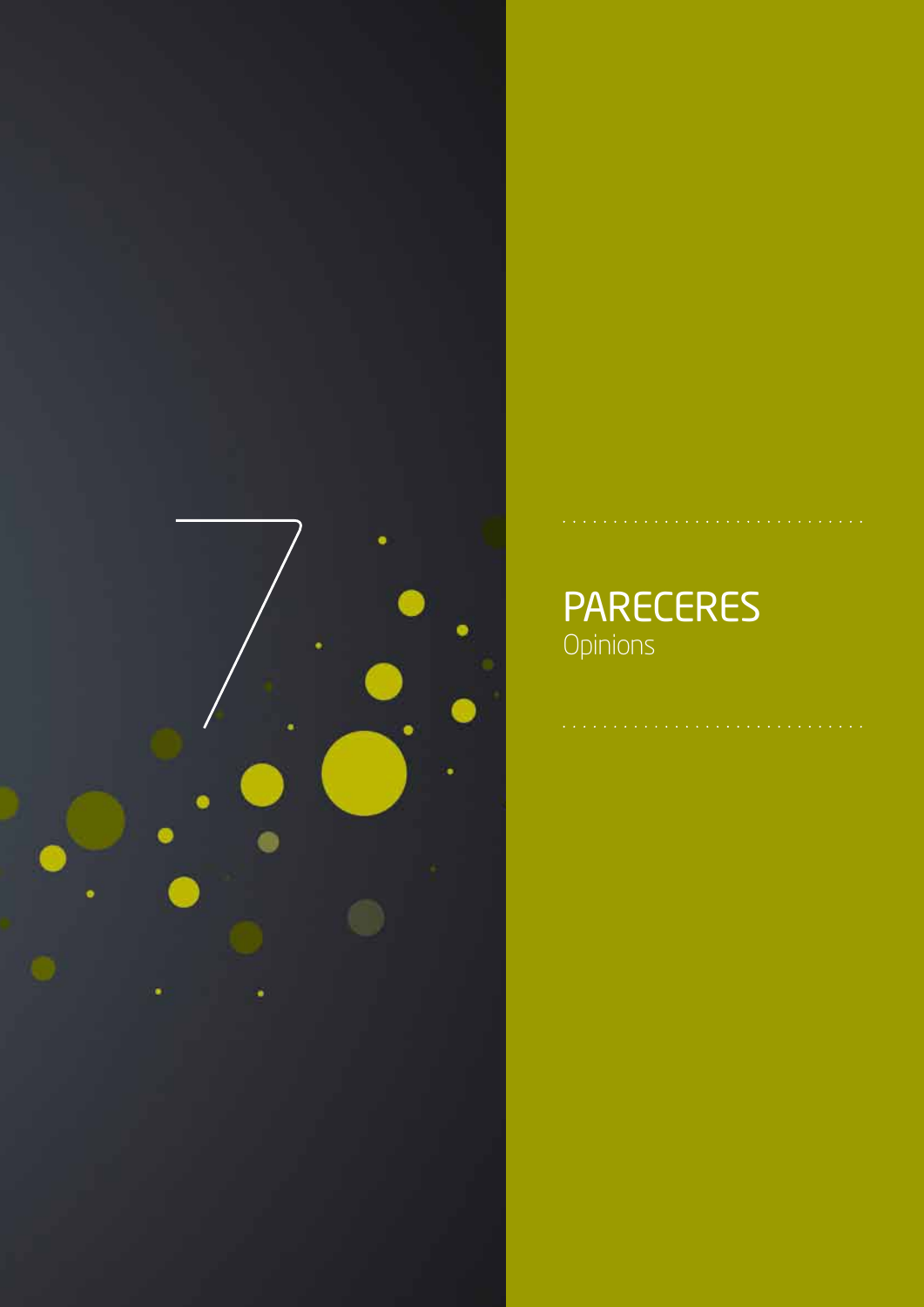#### $\bullet$   $\bullet$ **Relatório e Parecer do Conselho Fiscal**

#### **1. Síntese da acção desenvolvida**

Nos termos das disposições legais e estatutárias, designadamente do previsto na alínea d) do artigo 33.º do Estatuto do ICP - AUTORIDADE NACIONAL DE COMUNICAÇÕES (ICP-ANACOM), aprovado pelo Decreto-Lei n.º 309/2001, de 7 de Dezembro, cumpre-nos apresentar o relatório da nossa acção fiscalizadora e emitir parecer sobre o Relatório e Contas do ICP-ANACOM relativos ao exercício findo em 31 de Dezembro de 2009.

O Conselho Fiscal efectuou reuniões e acompanhou os aspectos mais relevantes da gestão desta Autoridade, e:

- • analisou, numa base de amostragem, a informação financeira disponível, com resultado favorável;
- • tomou conhecimento do Relatório de Auditoria Externa elaborado pela empresa PricewaterhouseCoopers & Associados – Sociedade de Revisores Oficiais de Contas, Lda., responsável pela execução da auditoria às contas do ICP-ANACOM no exercício de 2009, entidade que colaborou com o Revisor Oficial de Contas no exercício das funções específicas deste.

Analisámos o Relatório e Contas do ICP-ANACOM, apresentado pelo Conselho de Administração, e verificámos a sua clareza e detalhe quanto à caracterização da actividade desenvolvida no exercício de 2009.

### **2. Actividade do ICP-ANACOM**

O ICP-ANACOM é uma pessoa colectiva de direito público, dotada de autonomia administrativa e financeira e de património próprio, com funções de assessoria ao Governo nas áreas de coordenação, tutela e planeamento do sector das comunicações, bem como a regulação, supervisão e representação desse sector nos termos do seu Estatuto, exercendo a sua acção sob a tutela do Ministro das Obras Públicas, Transportes e Comunicações.

## **C** Report and opinion of the Audit committee

#### 1. Summary of activities undertaken

Under the terms of the legal and statutory provisions, specifically as set in point d) of article 33 of the Statutes of ICP - Autoridade Nacional de Comunicações (ICP-ANACOM), as approved by Decree- Law no. 309/2001 of 7 December, it is our duty to present a report on our inspection of, and to issue our opinion on, the Report and Accounts of ICP-ANACOM for the financial period ending 31 December 2009.

The Audit Committee has held meetings and monitored the most relevant aspects of the management of this Authority, and:

- examined, on a sample basis, the available financial information, with favourable outcome;
- was informed of the External Audit Report, performed by the company PricewaterhouseCoopers & Associados – Sociedade de Revisores Oficiais de Contas, Lda., responsible for auditing the accounts of ICP-ANACOM in the 2009 financial year, which entity cooperated with the Chartered Accountant in the exercise of their specific functions.

We examined the Report and Accounts of ICP-ANACOM, presented by the Management Board, and we verified their clarity and detail in respect of their characterization of the activity carried out during the 2009 financial year.

#### 2. Activity of ICP-ANACOM

ICP-ANACOM is a legal person governed by public law, endowed with administrative and financial autonomy and its own assets. Its responsibility is to advise the Government in areas of coordination, oversight and planning of the communications sector, and to regulate, supervise and represent the sector under the terms of its Statutes, performing its activity under the tutelage of the Ministry of Public Works, Transport and **Communications**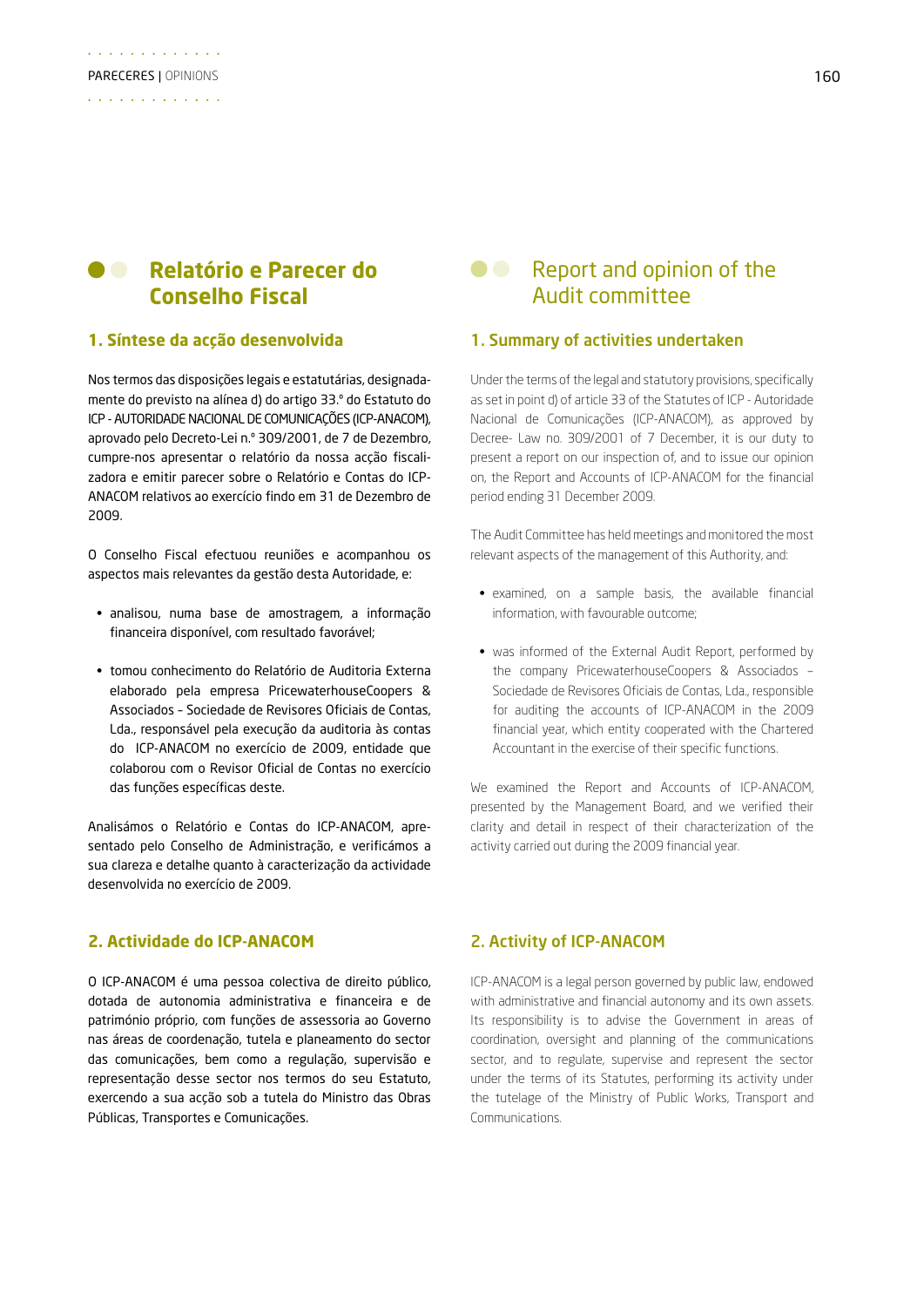No exercício em análise o ICP-ANACOM teve como missão "regular, supervisionar e fiscalizar o mercado das comunicações de forma a assegurar que a todos os cidadãos é proporcionada diversidade de escolha e universalidade no acesso a serviços de comunicação (electrónicas e postais) num mercado onde prevaleçam condições propícias à inovação, ao investimento e à sua eficiente prestação dos serviços, garantindo aos consumidores finais qualidade a preços acessíveis, sem esquecer a sua responsabilidade de contribuir para o desenvolvimento do mercado interno da União Europeia".

Sobre a actividade do ICP-ANACOM remetemos para o Relatório de Gestão de 2009, onde se apresenta um resumo dos principais factos ocorridos no exercício em análise.

Destacamos ainda a actividade do Conselho Consultivo, órgão de consulta, apoio e participação na definição das linhas gerais de actuação do ICP-ANACOM.

#### **3. Recursos humanos**

Na área de recursos humanos a Autoridade prosseguiu a orientação para a excelência do desempenho e para o desenvolvimento de competências de todos os seus trabalhadores.

Refira-se que o número médio de trabalhadores, que inclui contratados sem termo, requisitados e contratados a termo, excluídos os trabalhadores a prestar serviços noutras entidades, reportado a 31 de Dezembro de 2009, cifrou-se em 393, representando um acréscimo de cerca de 1,6 por cento quando comparado com igual período do ano anterior.

O Plano de formação para o exercício em análise reflecte as necessidades de aperfeiçoamento de competências identificadas nas diversas áreas do regulador, e as acções de formação proporcionadas pelo ICP-ANACOM aos seus trabalhadores continuam a ser um factor de extrema importância para um desempenho mais eficiente dos trabalhadores.

For the financial period being analysed, the mission of ICP-ANACOM was to ''regulate, supervise and monitor the communications market, in order to ensure that all citizens benefit from diversity of choice and universality of access to (electronic and postal) communications services in a market governed by conditions which are conducive to innovation, investment and the efficient provision of service, guaranteeing to final consumers both quality and affordability, besides its responsibility in contributing to the development of the European Union's internal market''.

Regarding the activity of ICP-ANACOM, we refer to the 2009 Activities Report, which summarises the main occurrences of the financial year under review.

We also highlight the work of the Advisory Council, supporting and participating in the definition of the general guidelines governing ICP-ANACOM's remit.

#### **3. Human resources**

In the area of human resources, this Authority remained focused on achieving excellence in performance and on the development of competencies of its entire staff.

It should be noted that the average number of employees, which includes employees on permanent contracts, on requisition and on fixed-term contract, excluding those providing service to other entities, as of 31 December 2009, was reported at 393, representing an increase of about 1.6 % when compared to the same period of the previous year.

The Training Plan for the financial year under review reflects the needs identified across different area to further develop skills, while the training provided by ICP-ANACOM to its staff remains a crucial factor in the enhancement of staff performance.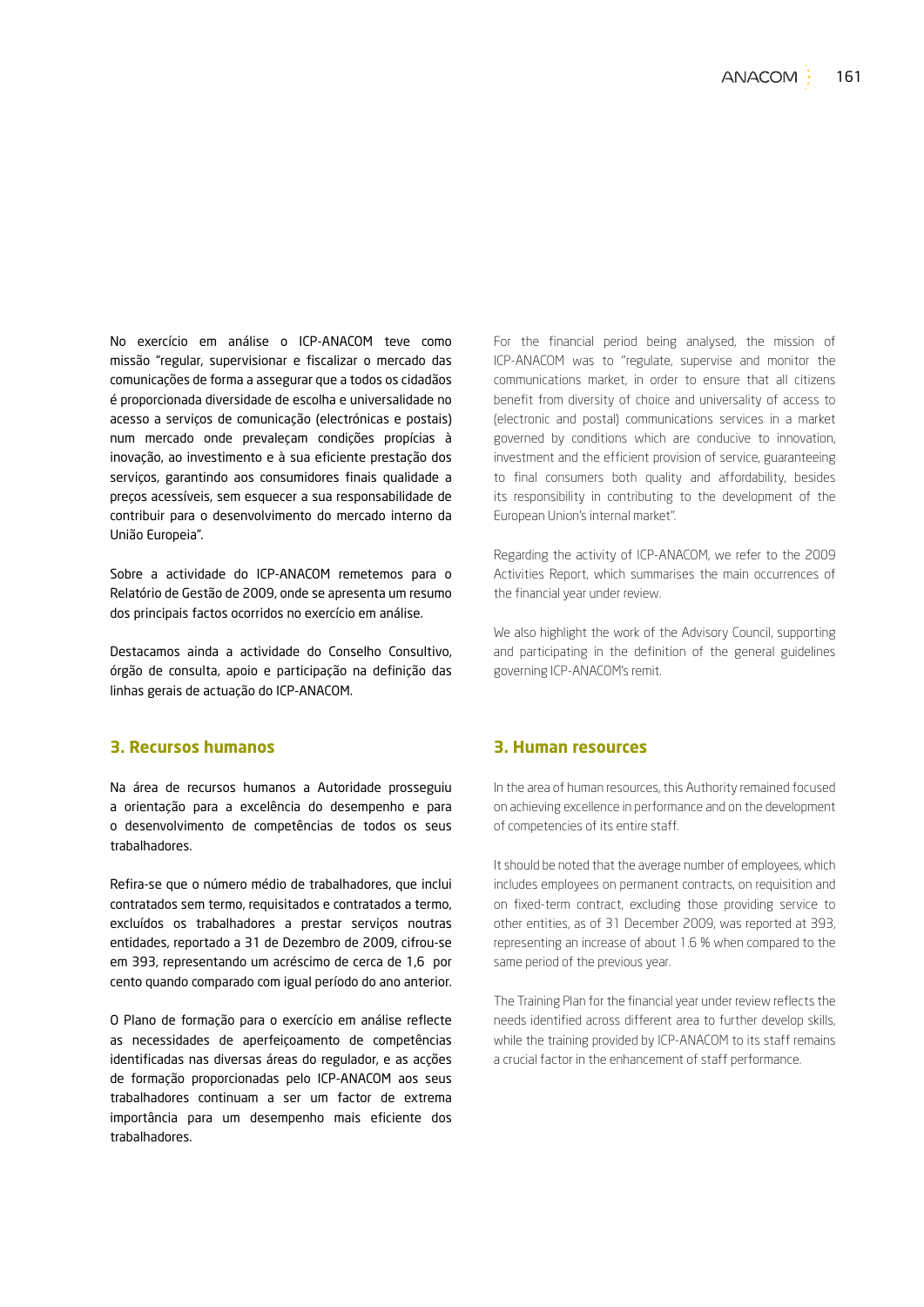#### **4. Investimento**

#### Conforme se verifica no quadro seguinte, o investimento realizado pelo ICP-ANACOM em 2009 situou-se nos 2 567 636 euros, correspondendo a uma redução de cerca de 32 por cento face ao exercício anterior.

#### 4. Investment

As can be seen in the following table, the investment made by ICP-ANACOM in 2009 totalled 2.567.636 euros, falling about 32% in comparison with the previous financial year.

#### **Investimento |** Investment

|                            | 2009          | 2008          | Variação   Variation |         |
|----------------------------|---------------|---------------|----------------------|---------|
|                            |               |               | Valor   Amount       | %       |
| Orçamento   Budget         | 4 981 500     | 4 7 1 9 2 0 0 | 262 300              | 5,56    |
| Execução   Execution       | 2 5 6 7 6 3 6 | 3771229       | (1 203 593)          | (31,92) |
| <b>Desvio</b>   Deviation  | (2413864)     | (947971)      |                      |         |
| Por realizar   Outstanding | (48, 46)      | (20,09)       |                      |         |

Ao analisar os valores de realização, comparando-os com os valores orçamentados, constatámos que os valores de execução ficaram aquém daqueles, apresentando um desvio de cerca de 48 por cento em 31 de Dezembro de 2009.

Relativamente às execuções relativas ao exercício de 2009 referimos que as rubricas que mais se destacam são as de Equipamento Informático (1 689 502 euros), e Equipamento Básico e Radioeléctrico (588 417 euros).

Analysing the values of execution and comparing them with the budgeted amounts, it is found that the value of the former is lower than that of the latter, with a deviation of around 48 % on 31 December 2009.

As far as the execution of investment is concerned, the items of most consequence are IT equipment (1,689,502 euros) and Basic and Radio Equipment (588,417 euros).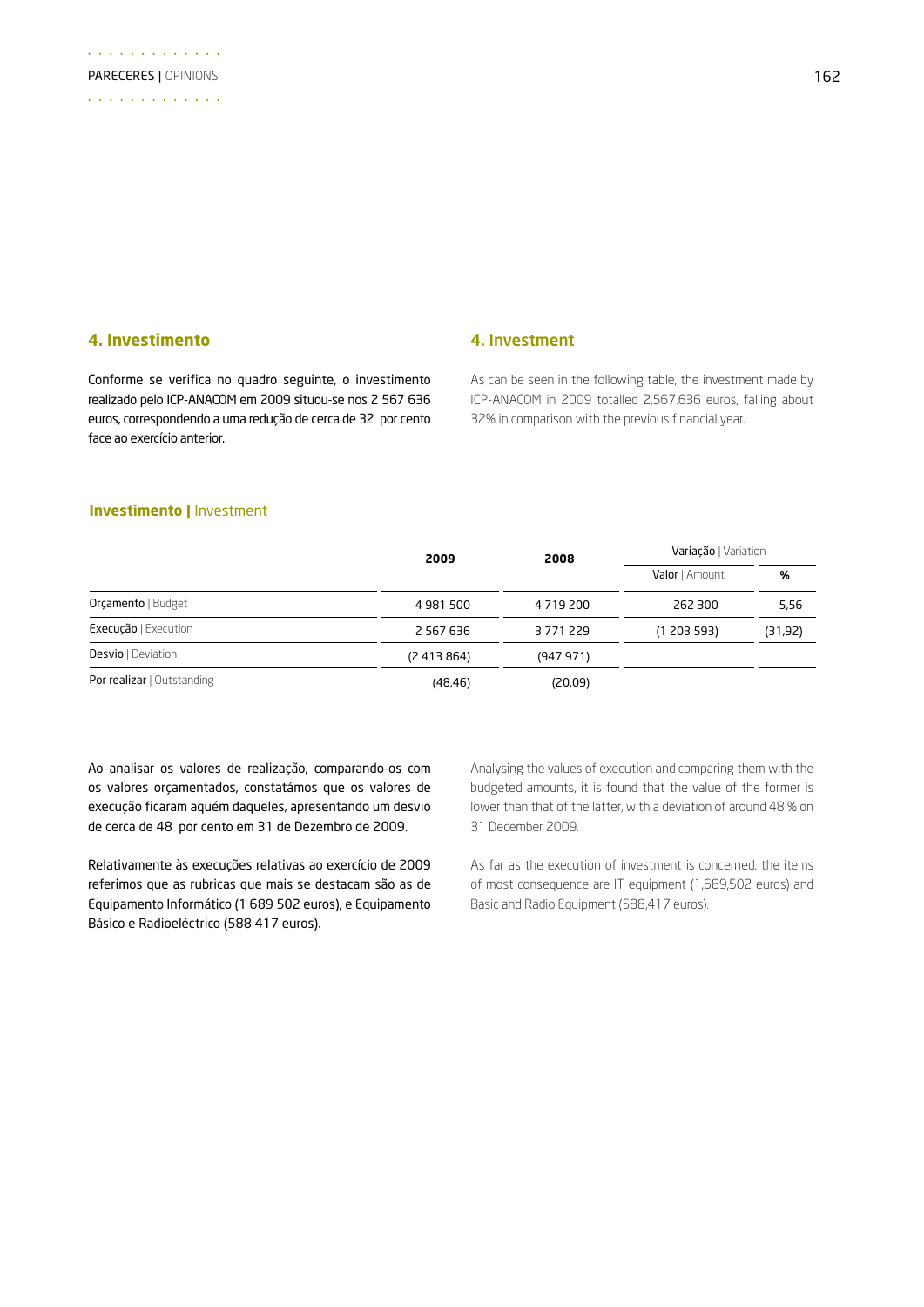### **5. Balanço e demonstração dos resultados**

A estrutura-base do Balanço do ICP-ANACOM em 31 de Dezembro de 2009 apresenta-se da seguinte forma:

#### 5. Balance and statement of results

The base-structure of the Balance of ICP-ANACOM on 31 December 2009 was as shown in the following table:

#### **Rubricas |** Rems

|                             | 2009        | 2008        | Variação   Variation |         |
|-----------------------------|-------------|-------------|----------------------|---------|
|                             |             |             | Valor   Amount       | %       |
| Activo   Budget             | 112 920 032 | 118 631 576 | (5711544)            | (4, 81) |
| Capital próprio   Execution | 52 941 910  | 59 915 461  | (6973551)            | (11,64) |
| Passivo   Deviation         | 59 978 122  | 58 716 115  | 1 262 007            | 2,15    |

Apresentam-se de seguida algumas referências acerca do Balanço do ICP-ANACOM:

- • A variação apresentada no Activo da Autoridade justificase essencialmente pela redução verificada ao nível das disponibilidades (5 253 839 euros), efeito compensado entre os excedentes de tesouraria, provocados pelo menor investimento, e o patrocínio não previsto no Orçamento, no montante de 10 000 000 euros, concedido à Fundação das Comunicações Móveis (FCM), autorizado por Despacho do Ministro das Obras Públicas, Transportes e Comunicações, de 24 de Abril de 2009. Cumprenos ainda referir a redução de cerca de 571 270 euros registada na rubrica de Imobilizado, em sequência do desaparecimento de selos do espólio filatélico à guarda da Fundação Portuguesa das Comunicações.
- • Ao nível do Capital Próprio da Autoridade, a variação face ao exercício anterior resulta dos seguintes efeitos: variação do resultado líquido do exercício (9 258 622 euros), aplicação de parte do resultado líquido de 2008 para reservas especiais (2 856 218 euros), bem como à regularização das reservas especiais em sequência do desaparecimento de selos acima referido (57 270 euros).

Below some points are made with reference to the Balance of ICP-ANACOM:

- The variation in the Assets of the Authority is due mainly to the decline seen in cash in hand (5,253,839 euros), due to the cash surpluses resulting from lower investment offset by the sponsorship, not provided for in the Budget and amounting to 10,000,000 euros, granted to FCM - Fundação das Comunicações Móveis (Mobile Communications Foundation), which sponsorship was approved by Order of the Minister of Public Works, Transport and Communications of 24 April 2009. We must also refer to the reduction of approximately 571,270 euros recorded in the fixed assets category, resulting from the disappearance of stamps from the philatelic collection in the custody of Fundação Portuguesa das Comunicações (Portuguese Communications Foundation).
- In terms of this Authority's equity, the variation reported over the previous year results from the following effects: variation in net results for the year (9,258,622 euros), application of part of the 2008 net results for the special reserves (2,856,218 euros), as well as the adjustment of special reserves following the disappearance of stamps mentioned above (571,270 euros).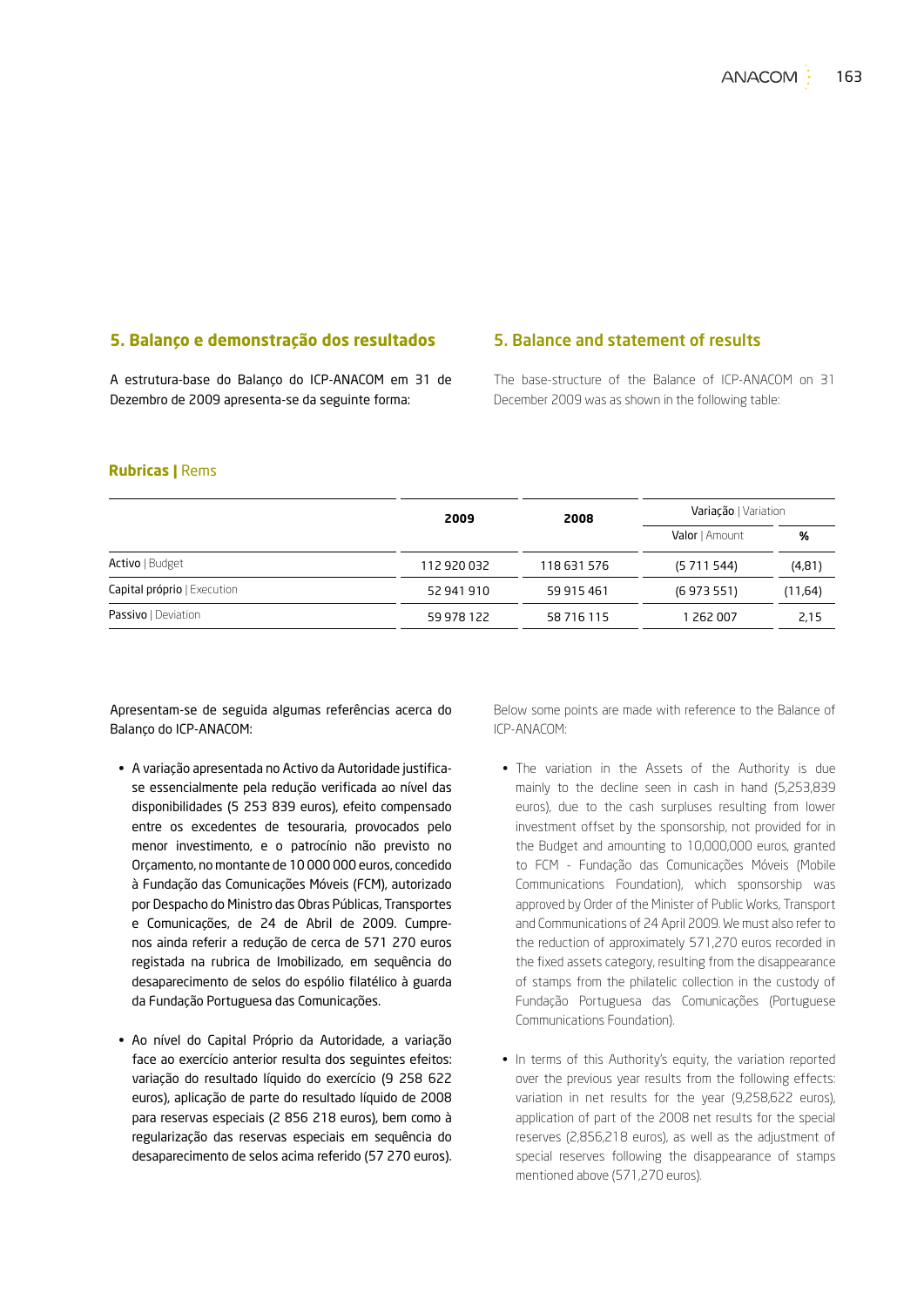• No Passivo do ICP-ANACOM salientamos a rubrica de provisões para processos judiciais em curso, com o valor de 49 320 163 euros, a qual foi reforçada neste exercício em 337 213 euros. Esta contabilização resulta de um número cada vez maior de acções judiciais intentadas contra a Autoridade, sobretudo relacionadas com impugnações de deliberações tomadas no âmbito da regulação do mercado. Se estas acções forem ganhas pelos operadores que as intentam, podem ter o direito a indemnizações a pagar pelo ICP-ANACOM. Dada a grande dificuldade na determinação do montante das indemnizações, mas tendo em conta a necessidade de constituir uma provisão de valor adequado, a Autoridade baseou-se na opinião dos advogados que conduzem os processos. Refira-se ainda que o valor da provisão a 31 de Dezembro de 2009 corresponde a 50 por cento dos valores reclamados nos vários processos, com excepção dos processos cuja maior previsibilidade de risco justificou uma cobertura de percentagem diferente.

No que diz respeito a resultados, o seguinte quadro é elucidativo quanto à variação verificada nas várias rubricas de resultados entre os anos 2009 e 2008. Assim:

• Regarding the liabilities of ICP-ANACOM, we point out the item related to provisions for ongoing legal proceedings, with the amount of 49,320,163 euros, which was increased during this period by 337,213 euros. This results from a growing number of legal proceedings which have been brought against this Authority, particularly in connection with appeals against decisions taken concerning the regulation of the market. If these proceedings were to be won by the operators concerned, they may be granted the right to receive compensation from ICP-ANACOM. Given the great difficulty in determining the amount of compensation, but taking into account the need to constitute a provision of an appropriate value, this Authority based the level of provision on the opinion of the lawyers handling the cases. It should be further noted that the value of the provision on 31 December 2009 corresponds to approximately 50 % of the sums sought in the various cases, with the exception of those processes where a greater level of risk justifies a different level of coverage.

The following table describes the variation registered in the various items of results between 2009 and 2008. Accordingly: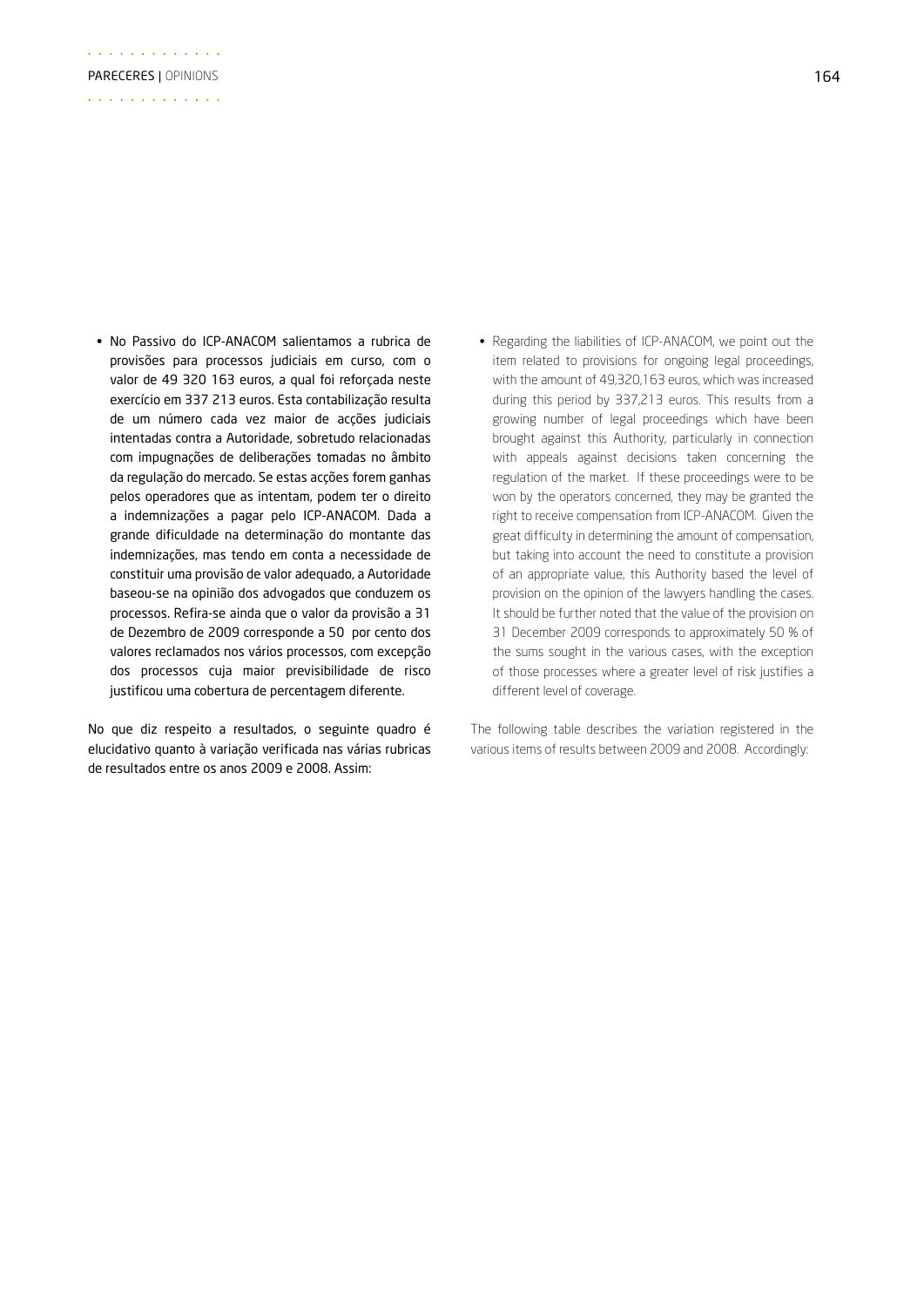#### **Rubricas |** Items

| 2009       | 2008       | Variação   Variation |          |
|------------|------------|----------------------|----------|
|            |            | Valor   Amount       | %        |
| 74 780 405 | 71 610 694 | 3 169 711            | 4.43     |
| 2 501 542  | 3 446 942  | (945 400)            | (27, 43) |
| 601 151    | 414 249    | 186 902              | 45.12    |
| 77883098   | 75 471 885 | 2411213              | 3,19     |
| 63 245 624 | 51 031 865 | 12 213 759           | 23,93    |
| 18 3 65    | 43830      | (25465)              | (58, 10) |
| 21513      | 539 972    | (518459)             | (96, 02) |
| 63 285 502 | 51 615 667 | 11 669 835           | 22,61    |
| 11 534 781 | 20 578 829 | (9044048)            | (43, 95) |
| 2 483 177  | 3 403 112  | (919935)             | (27,03)  |
| 579638     | (125723)   | 705 361              | 561.04   |
| 14 597 596 | 23 856 218 | (9258622)            | (38, 81) |
|            |            |                      |          |

Apresentam-se de seguida algumas referências acerca da Demonstração dos Resultados do ICP-ANACOM:

- • Face ao exercício anterior, os proveitos e ganhos aumentaram cerca de 3 por cento e os custos e perdas apresentaram um acréscimo de cerca de 23 por cento. Consequentemente, o resultado líquido do exercício em 2009 atingiu os 14 597 596 euros, enquanto em 2008 ascendeu a 23 856 218 euros, verificando-se uma variação negativa de 9 258 622 euros (cerca de 39 por cento).
- • No que respeita aos resultados operacionais, verificamos uma redução de cerca de 9 044 048 euros, para a qual contribuíram significativamente a atribuição do patrocínio à FCM, no valor de 10 000 000 euros.

Below, we present a number of references concerning the Financial Statements of ICP-ANACOM:

- Over the previous year, income and earnings increased by about 3 %, whereas costs and losses reported an increase of about 23 %. Consequently, the net result for the 2009 financial year was reported as 14,597,596 euros, whereas in 2008 it was reported as 23,856,218 euros, corresponding to a decline in results of 9,258,622 euros (39 %).
- In terms of operating results, a reduction is reported of around 9,044,048 euros, due in large part to the granting of sponsorship to FCM with a value of 10,000,000 euros.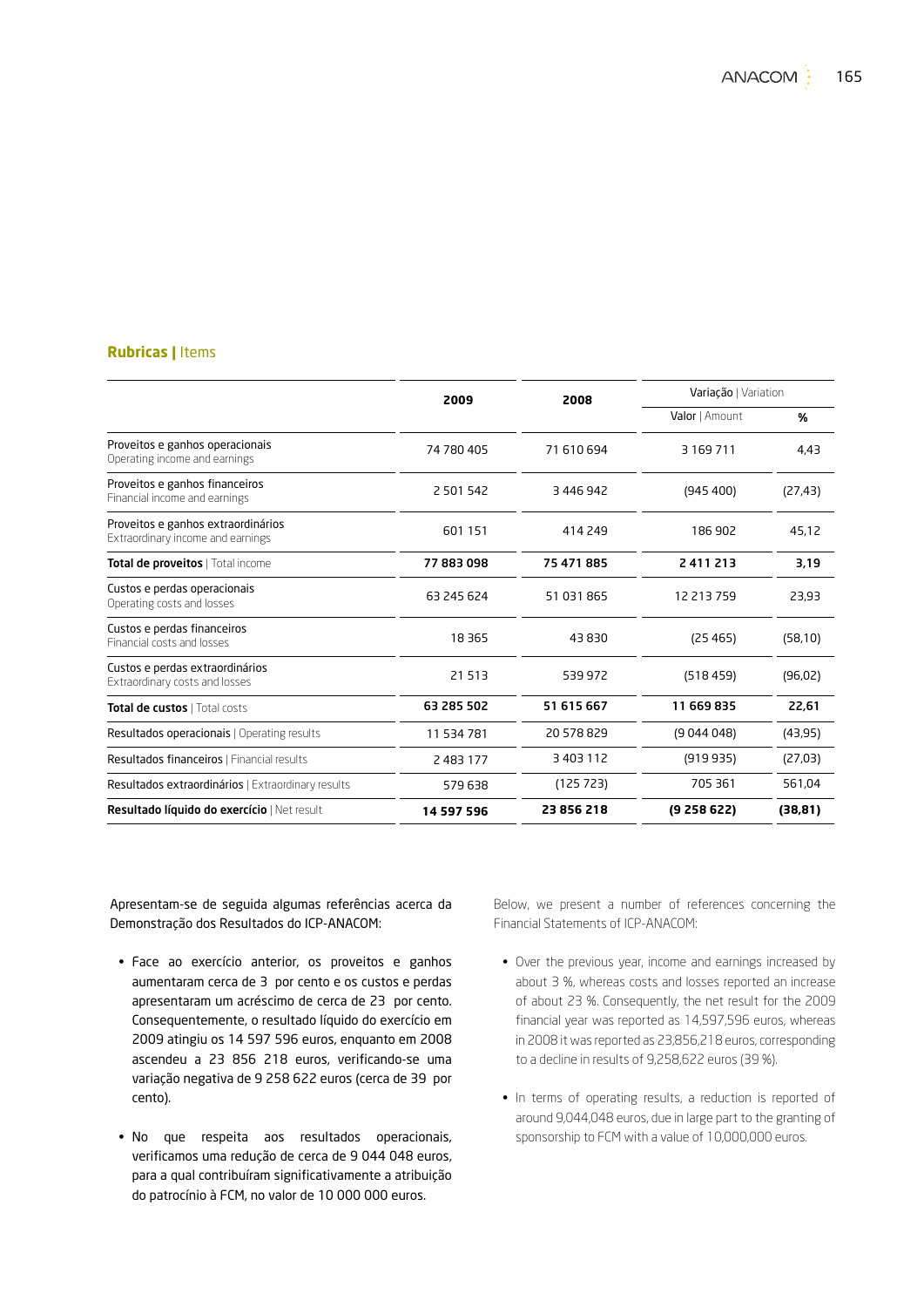- • Quanto aos resultados financeiros, verificámos uma redução de cerca de 27 por cento face ao período homólogo, consequência da quebra acentuada da taxa média de juro associada aos depósitos a prazo, e de um menor valor de capital aplicado. As aplicações foram inferiores principalmente pelos seguintes factores: a emissão e cobrança da facturação, que no novo modelo de tarifário tem periodicidade anual, só foi efectuada no final do ano; e o pagamento relativo à aplicação do resultado de 2008 foi efectuado mais cedo que no ano anterior.
- • Em resultados extraordinários o ICP-ANACOM apresenta um acréscimo de cerca de 561 por cento face ao exercício anterior. Para tal desvio contribuíram as seguintes situações: a contabilização da regularização do valor especializado como prémios de produtividade de 2008, no valor de 242 030 euros, dado que o valor efectivamente atribuído foi inferior ao previsto; e a perda a favor do ICP-ANACOM de uma caução provisória prestada pela RNT – Rede Nacional de Telecomunicações, S. A., por incumprimento do regulamento do concurso público para a atribuição de um direito de utilização de frequências, de âmbito nacional, para oferta do serviço móvel terrestre acessível ao público (Regulamento n.º 474/2008, de 22 de Agosto), no valor de 250 000 euros.

A justificação para as restantes variações encontra-se expressa e devidamente fundamentada no Relatório de Gestão de 2009, bem como no Relatório e Contas deste mesmo ano.

#### **6. Relatório e Contas**

6.1O Conselho Fiscal tem conduzido a sua actuação em ordem à verificação dos aspectos financeiros, contabilísticos, administrativos e de gestão e subsequente emissão de parecer sobre o Relatório e Contas, regendo-se nesta matéria pelo disposto no Estatuto do ICP-ANACOM e, subsidiariamente, no que às entidades públicas empresariais é aplicável;

- Regarding the financial results, a reduction is reported of about 27 % over the previous period, resulting from the sharp decline in the average interest rate associated with term deposits, and a smaller amount of invested capital. Application was lower, due mainly to the following factors: the issue and collection of invoices, performed on an annual basis according to the new tariff model, was effected only at the end of the year; and payment regarding the application of the results of 2008 was made earlier than in the previous year.
- Regarding the extraordinary results, ICP-ANACOM has reported an increase of around 561 % over the previous period. This change resulted from the following situations: The accounting of the adjustment of the specified value set aside for 2008 productivity bonuses, to the sum of 242,030 euros, whereas the value actually awarded was lower than that forecast; and the forfeiture in favour of ICP-ANACOM of a provisional bond provided by RNT - Rede Nacional de Telecomunicações, S. A., which forfeiture resulted from breach of the regulation of the public tender for the allocation of the right of use of frequencies, on a national basis, to provide the publicly available land mobile service (Regulation no. 474/2008 of 22 August), amounting to 250,000 euros.

The remaining variation is reported and duly reasoned in the 2009 Management Report, as well as the Report and Accounts for the same year.

#### 6. Annual Report and Accounts

6.1 The Audit Committee has conducted its activity in order to verity the financial, accounting, administrative and management aspects and subsequently issue an opinion on the Annual Report and Accounts. It is governed in this matter by the provisions of ICP-ANACOM's Statutes, supplemented by those applying to public undertakings;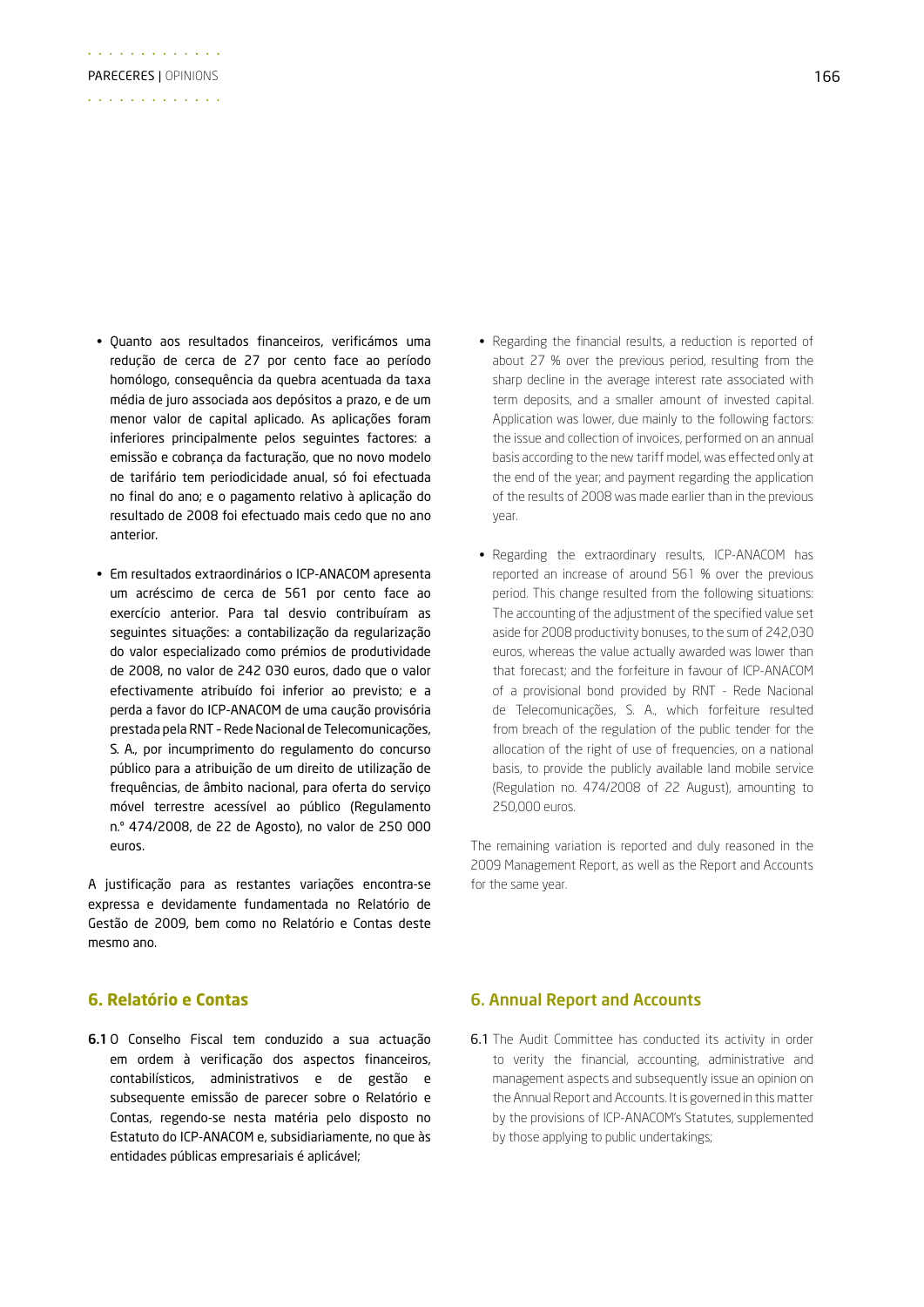- 6.2O Relatório e Contas de 2009, apresentado pelo Conselho de Administração, define com clareza o enquadramento macro-económico e sectorial em que se desenvolve a acção do ICP-ANACOM, bem como as suas actividades, a evolução dos meios humanos e materiais e a situação económica e financeira relativa ao exercício findo em 31 de Dezembro de 2009;
- 6.3As demonstrações financeiras e o sistema contabilístico que as suporta mostram-se globalmente aderentes ao Plano Oficial de Contabilidade e expressam de forma adequada e substantiva a situação patrimonial do ICP-ANACOM a 31 de Dezembro de 2009, bem como os resultados das suas operações no exercício findo naquela data;
- 6.4Conforme menção nas notas 3 e 31 do Anexo ao Balanço e à Demonstração dos Resultados (ABDR), o ICP-ANACOM constituiu em 1 de Outubro de 1996 um fundo de pensões autónomo, para cobrir e financiar as responsabilidades pelo pagamento das pensões do pessoal proveniente dos ex-CTT - Correios e Telecomunicações, E. P.

De acordo com o estudo actuarial realizado pela sociedade gestora do fundo de pensões - BPI-Pensões, em 31 de Dezembro de 2009 o valor actual das responsabilidades totais dos trabalhadores activos e reformados, transferidos dos ex-CTT e integrados no ICP-ANACOM foi estimado em 24 217 110 euros, apresentando-se integralmente financiado;

6.5No seguimento do procedimento adoptado em anos anteriores, o ICP-ANACOM optou pelo reconhecimento da totalidade das responsabilidades com cuidados de saúde com reformados e activos, resultando um acréscimo das mesmas em cerca de 44 000 euros. Tomámos conhecimento do estudo actuarial realizado pela empresa Watson Wyatt (Portugal), Unipessoal Limitada;

- 6.2 The 2009 Annual Report and Accounts submitted by the Management Board clearly defines the macro-economic and sectorial framework in which the activity of ICP-ANACOM takes place, as well as its activities, the evolution of human and material resources, and the economic and financial situations regarding the financial period ended on 31 December 2009;
- 6.3 The financial statements and accounting systems supporting said statements appear to globally fulfil the Official Accounting Plan, and adequately and substantively express ICP-ANACOM's assets as on 31 December 2009, as well as the results of its operations during the financial period ending on that date;
- 6.4 As mentioned in notes 3 and 31 of the Annex to the Balance Sheet and to the Statements of Results (ABSR), on 1 October 1996 ICP-ANACOM constituted an autonomous pension fund to cover and fund liabilities for the payment of pensions to the staff co-opted from former CTT - Correios e Telecomunicações, E. P..

In accordance with an actuarial study carried out by the pension fund management company - BPI-Pensões, on 31 December 2009 the current value of total liabilities for active and retired staff transferred from former CTT and recruited into ICP-ANACOM was estimated at 24,217,110 euros, which sum is fully financed;

6.5 In line with the procedure adopted in previous years, ICP-ANACOM chose to recognise the totality of healthcare liabilities of retired and active personnel, resulting in an increase of around 44,000 euros. We were informed of the actuarial study conducted by the company Watson Wyatt (Portugal), Unipessoal Limitada;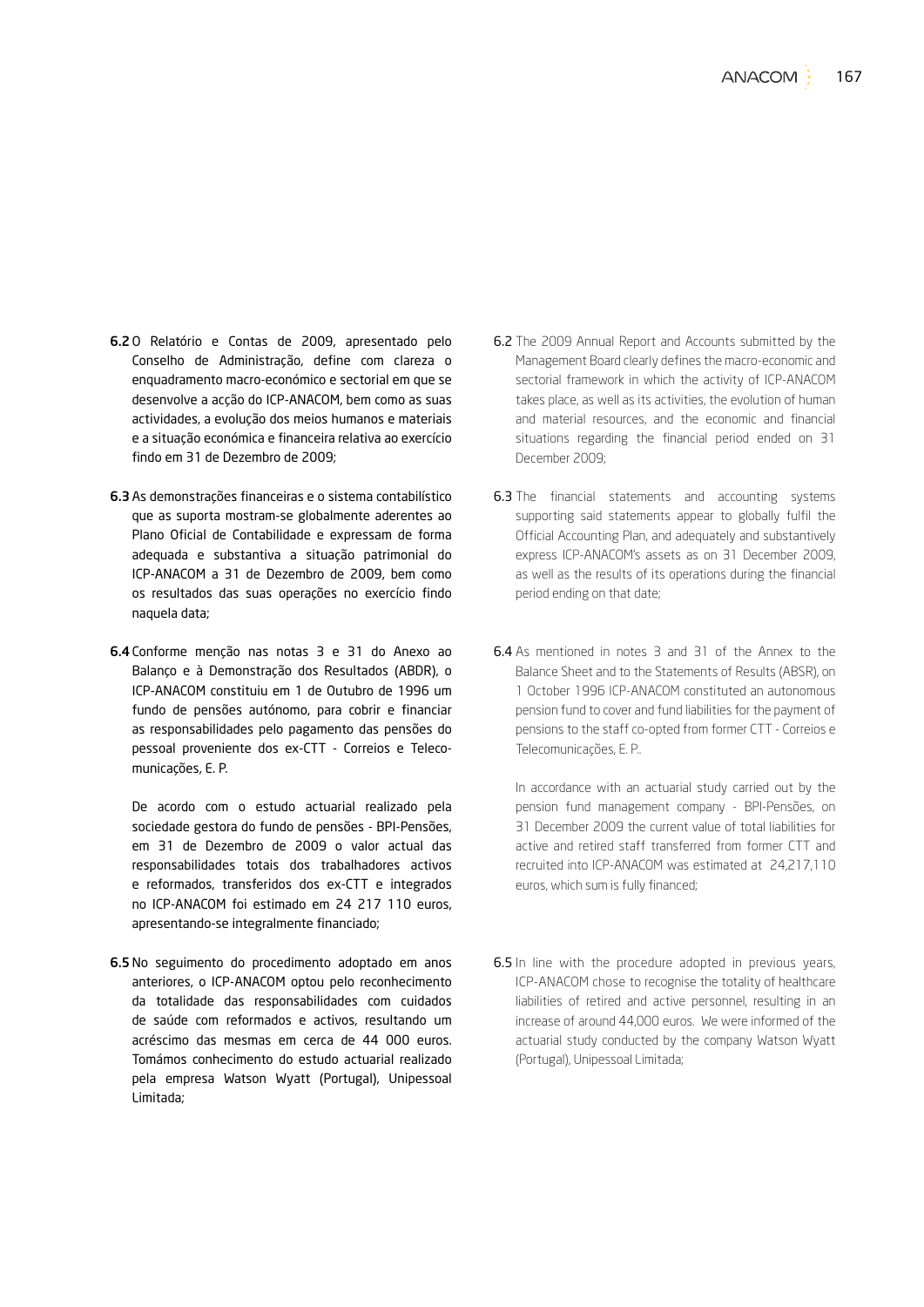- 6.6Salientamos que o ICP-ANACOM registou neste exercício um valor de 1 045 649 euros relativo a participações, comparticipações, encargos e outras despesas, nos termos do protocolo celebrado entre os fundadores da Fundação Portuguesa das Comunicações, e cerca de 4 425 648 euros relativos à contribuição para o orçamento da Autoridade da Concorrência (conforme nota 52 do ABDR);
- 6.7Em 22 de Abril de 2009 foi publicada a Portaria n.º 423/2009, dos Ministros do Estado e das Finanças e da Tutela, que determinou a entrega de parte dos resultados líquidos de 2008 do ICP-ANACOM, no montante total de 21 000 000 euros, à Fundação para as Comunicações Móveis (20 000 000 euros), e à Entidade Reguladora da Comunicação Social (1 000 000 euros).

#### **7. Parecer**

Face ao exposto, somos de parecer que merecem aprovação:

- a) o Relatório e Contas apresentado pelo Conselho de Administração do ICP-ANACOM, referente ao exercício findo em 31 de Dezembro de 2009; e
- b) a proposta de aplicação do resultado líquido de 2009, no valor de 14 597 596 euros, através da transferência de 2 189 639 euros para "Reservas de Investimento", com a finalidade de ser utilizado na constituição do capital estatutário, nos termos da Portaria n.º 1534-A/2002, de 23 de Dezembro, e 12 407 957 euros para "Entrega ao Estado", correspondente a 85 por cento do resultado líquido do exercício.
- 6.6 We note that in this financial year ICP-ANACOM reported an amount of 1,045,649 euros concerning participations, shares, costs and other expenses, under the terms of the protocol signed by the founders of Fundação Portuguesa das Comunicações (Portuguese Communications Foundation) and about 4,425,648 euros regarding the contribution to the budget of Autoridade da Concorrência (Competition Authority) (in accordance with Note 52 of the ABSR);
- 6.7 On 22 April 2009, Administrative Rule no. 423/2009 of the Ministers of State and Finance and of the Controlling Minister was published, which determined the transfer of a part of the net results of 2008 of ICP-ANACOM, to a total amount of 21,000,000 euros, to Fundação para as Comunicações Móveis (Foundation for Mobile Communications) (20,000,0000 euros), and to Entidade Reguladora da Comunicação Social (Media Regulatory Authority) (1,000,000 euros).

#### 7. Opinion

In light of the above, it is our opinion that approval should be given to:

- a) the Annual Report and Accounts submitted by ICP-ANACOM's Management Board, in respect of the financial year ended on 31 December 2009; and
- b) the proposed application of the 2009 net result, to the amount of 14,597,596 euros, by means of the transfer of 2,189,639 euros to ''Free reserves'', for the purpose of constituting statutory capital, under the terms of Administrative Rule no. 1534-A/2002 of 23 December, and of 12,407,957 euros as ''Delivery to the State'', corresponding to 85 % of the financial year's net results.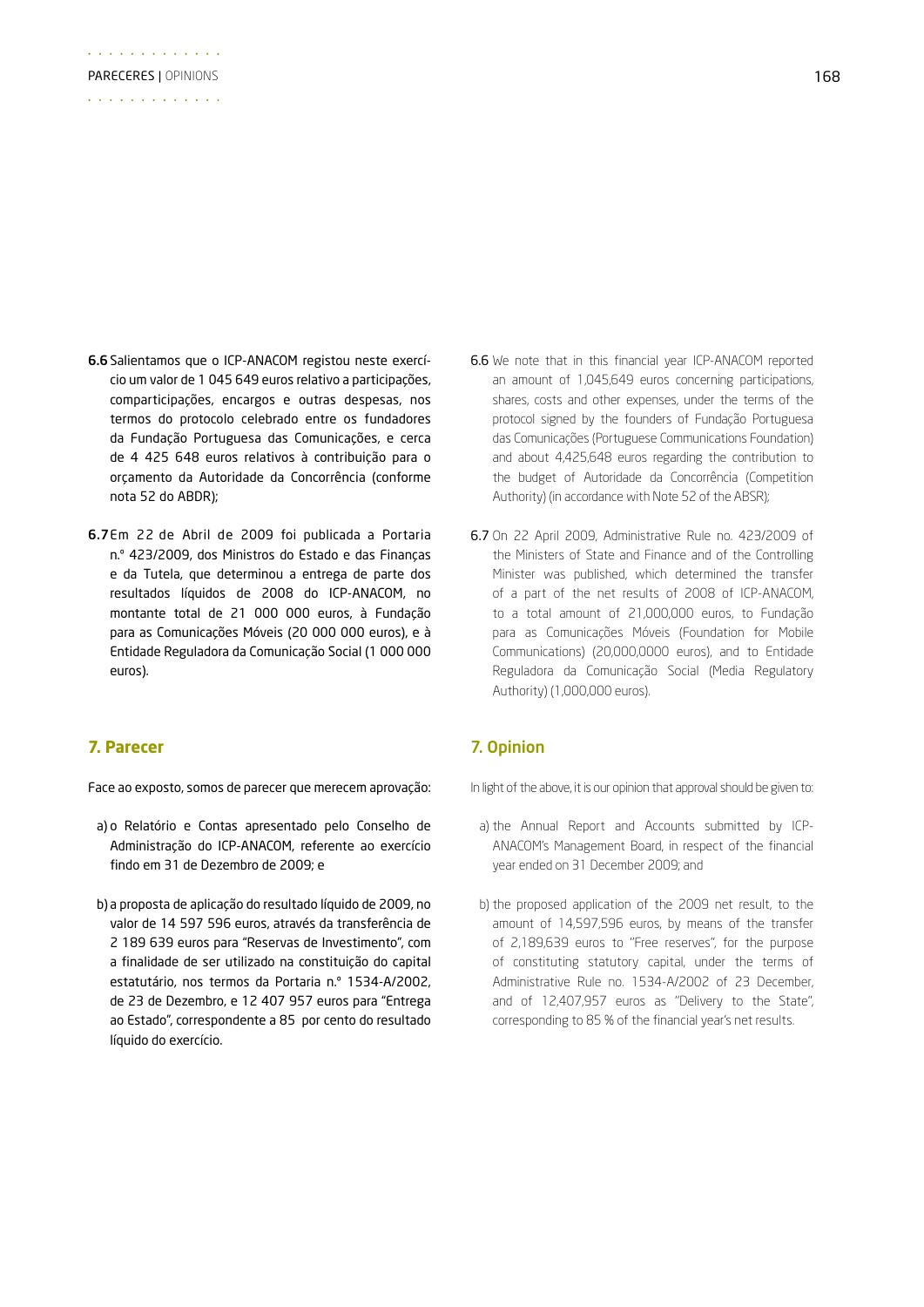**ANACOM** 169

Por último, o Conselho Fiscal regista com apreço e agradece toda a colaboração que lhe foi prestada pelo Conselho de Administração e por todos os Serviços contactados. Lisboa, 19 de Abril de 2010 O CONSELHO FISCAL, Dr. Henrique Armando Antunes Ferreira, Presidente OLIVEIRA, REIS & ASSOCIADOS, SROC, LDA Representada por Dr. José Vieira dos Reis, ROC nº 359, Vogal Finally, the Audit Committee acknowledges and is grateful for all collaboration provided by the Management Board and all the contacted Services. Lisbon, 19 April 2010 THE AUDIT COMMITTEE, Dr. Henrique Armando Antunes Ferreira, Chairman OLIVEIRA, REIS & ASSOCIADOS, SROC, LDA Represented by Dr. José Vieira dos Reis, ROC no. 359, Member

Dr. Duarte Nuno de Carvalho Gomes de Castro, Vogal

Dr. Duarte Nuno de Carvalho Gomes de Castro, Member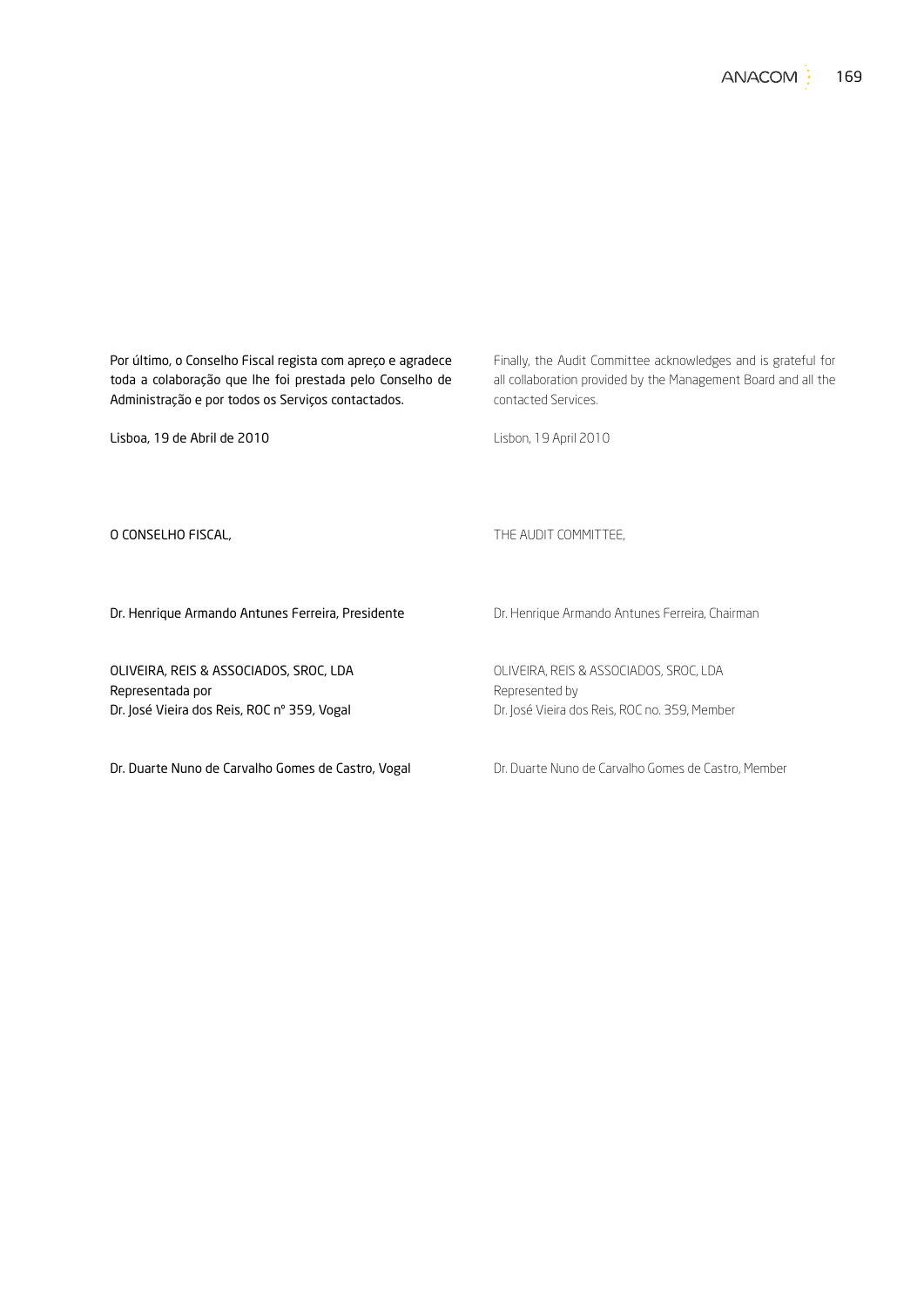#### **Relatório de Auditoria de Caudit report**  $\bullet$   $\bullet$

#### **Introdução**

1.Examinámos as demonstrações financeiras do ICP – Autoridade Nacional de Comunicações (ICP-ANACOM), as quais compreendem o Balanço em 31 de Dezembro de 2009 (que evidencia um total de 112 920 032 euros e um total de capital próprio de 52 941 910 euros, incluindo um resultado líquido de 14 597 596 euros), as Demonstrações dos resultados, por natureza e por funções, a Demonstração dos fluxos de caixa do exercício findo naquela data e os respectivos Anexos.

#### **Responsabilidade**

- 2.É da responsabilidade do Conselho de Administração, a preparação de demonstrações financeiras que apresentem de forma verdadeira e apropriada a posição financeira do ICP – Autoridade Nacional de Comunicações (ICP-ANACOM), o resultado das suas operações e os fluxos de caixa, bem como a adopção de politicas e critérios contabilísticos adequados e a manutenção de um sistema de controlo interno apropriado.
- 3.A nossa responsabilidade consiste em expressar uma opinião profissional e independente, baseada no nosso exame daquelas demonstrações financeiras.

#### Introduction

1. We have examined the financial statements of ICP - Autoridade Nacional de Comunicações (ICP-ANACOM), which comprise the Balance Sheet as at 31 December 2009, (which demonstrates a total of 112,920,032 euros and total equity capital amounting to 52,941,910 euros, including net results of 14,597,596 euros), the Demonstration of results by category and function, and the cash flow Statement for the financial year then ended, as well as the corresponding Annexes.

#### **Responsibilities**

- 2. It is the responsibility of the Management Board to prepare financial statements that give a true and fair view of the financial position of ICP - Autoridade Nacional de Comunicações (ICP-ANACOM), the results of its operations and cash flows, as well as to adopt appropriate policies and accounting criteria and to maintain an adequate internal control system.
- 3. It is our responsibility to provide a professional and independent opinion, on the basis of our audit, of these financial statements.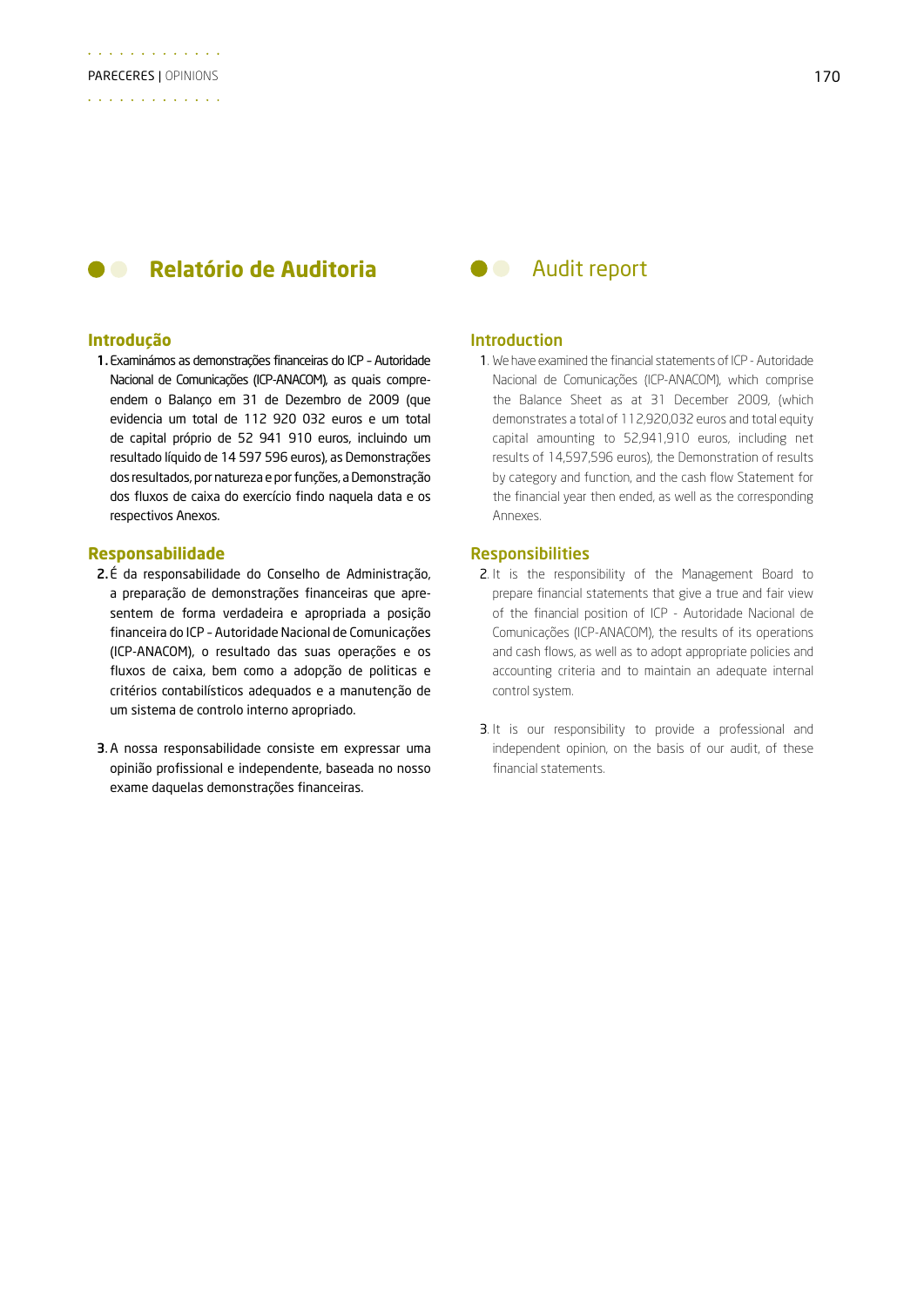### **Âmbito**

- 4.O exame a que procedemos foi efectuado de acordo com as Normas Técnicas a as Directrizes da Revisão/Auditoria da Ordem dos Revisores Oficiais de Contas, as quais exigem que o mesmo seja planeado e executado com o objectivo de obter um grau de segurança aceitável sobre se as demonstrações financeiras não contém distorções materialmente relevantes. Para tanto, o referido exame inclui: (i) a verificação, numa base de amostragem, do suporte das quantias e divulgações constantes das demonstrações financeiras e a avaliação das estimativas, baseadas em juízos e critérios definidos pelo Conselho de Administração, utilizadas na sua preparação; (ii) a apreciação sobre se são adequadas as politicas contabilísticas adoptadas e a sua divulgação, tendo em conta as circunstâncias; (iii) a verificação da aplicabilidade do princípio da continuidade; e (iv) a apreciação sobre se é adequada, em termos globais, a apresentação das demonstrações financeiras.
- 5. Entendemos que o exame efectuado proporciona uma base aceitável para a expressão da nossa opinião.

#### **Opinião**

6. Em nossa opinião, as referidas demonstrações financeiras apresentam de forma verdadeira a apropriada, todos os aspectos materialmente relevantes, a posição financeira do ICP - Autoridade Nacional de Comunicações (ICP-ANACOM) em 31 de Dezembro de 2009, o resultado das suas operações e os fluxos de caixa no exercício findo naquela data, em conformidade com os princípios contabilísticos geralmente aceites em Portugal.

#### **Scope**

- 4. Our examination was performed in compliance with the Technical Standards and Statutory Audit Guidelines issued by the Register of Auditors, which require that such audit be planned and performed to obtain reasonable assurance about whether the financial statements are free of material misstatement. This examination included: (i) verification, on a test basis, of evidence supporting the amounts and disclosures comprised in the financial statements, as well as the evaluation of estimates, based on methods and criteria defined by the Management Board, used for the preparation thereof; (ii) the assessment of the suitability of the adopted accounting policies and the disclosure thereof, having regard to circumstances; (iii) the assessment of whether the principle of continuity should apply; and (iv) the evaluation of whether the overall presentation of the financial statements is appropriate.
- 5. We are of the position that our audit provides a reasonable basis for our opinion.

#### **Opinion**

6. In our view, the financial statements, as referred to in paragraph above, give a true and fair view, as regards all materially relevant issues, of the financial position of ICP - Autoridade Nacional de Comunicações (ICP-ANACOM) as at 31 December 2009, the result of its operations and cash flows for the financial year then ended, in conformity with generally accepted accounting principles in Portugal.